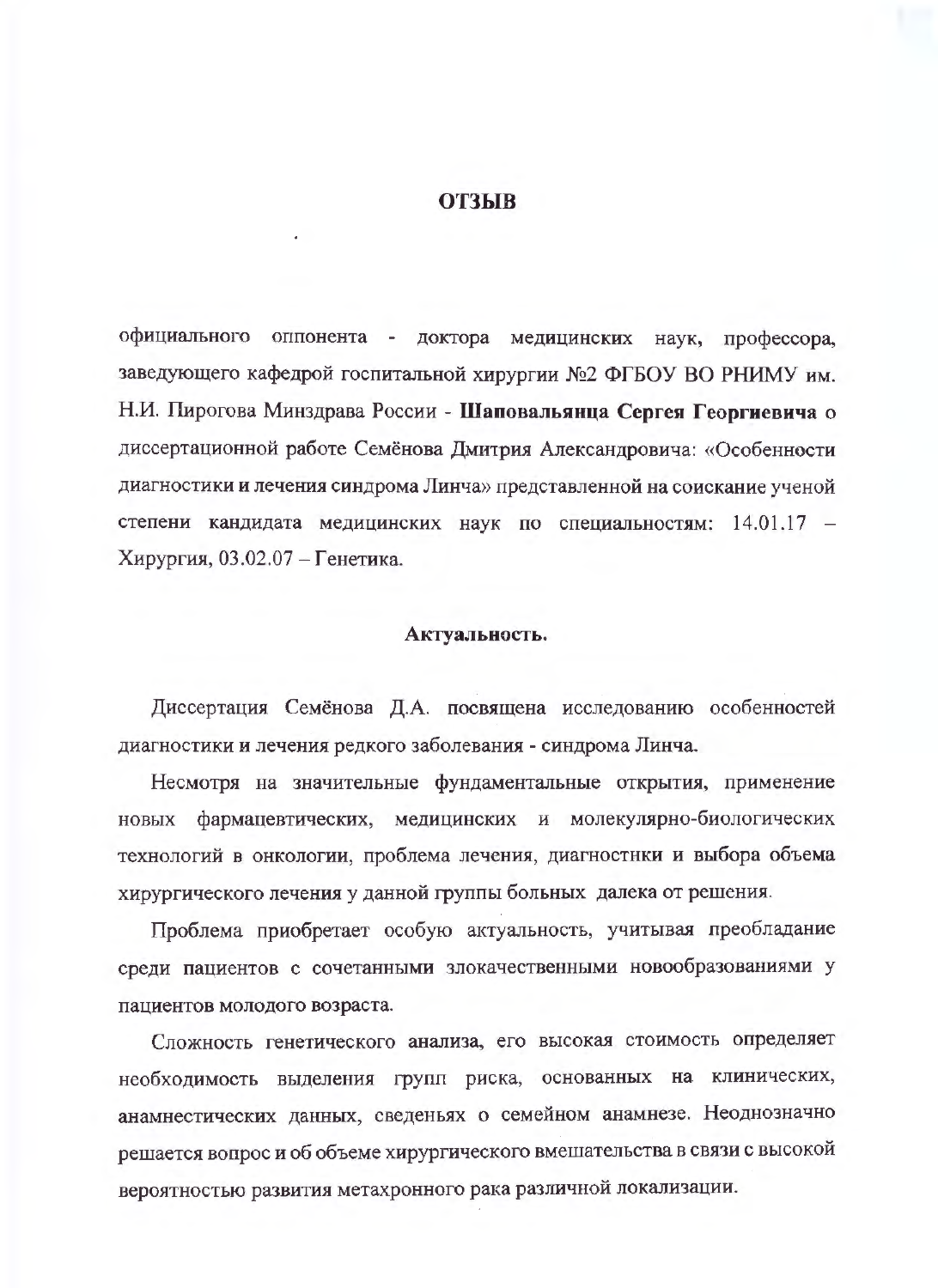Следует подчеркнуть, что проблема диагностики и лечения синдрома Линча в отечественной литературе освещена недостаточно.

#### Научная новизна исследования.

Работа является первым отечественным исследованием, оценивающим клиническую и молекулярно-генетическую характеристики пациентов с синдромом Линча.

Автором были разработаны критерин для отбора пациентов с колоректальным раком для выполнения исследования на наличие мутации генов системы репарации ДНК. Изучены клинические характеристики пациентов с колоректальным раком на фоне синдрома Линча.

Выявлено, что у больных с СЛ наиболее часто была обнаружена мутация в генах MLH1 и MSH2 - 88% наблюдений, что соответствует данным, представленным в литературных источниках. В настоящем исследовании мутация в гене МLH1 была выявлена в 50% случаях, в то время как у большинства европейцев наиболее часто диагностируется мутация гена MSH2.

Обнаружено, что рак желудка встречался с высокой частотой как в семьях с наследственными мутациями в гене МLН1 - 12%, так н у больных с мутациями в гене MSH2 - 4%. Злокачественные новообразования матки чаще обнаруживались в семьях пробандов с мутациями в гене MSH2 - 5%. Рак органов мочевыделительной системы был выявлен только в семьях с мутациями в гене MSH2 - 3%, а рак щитовидной железы только у пробанда с герминальной мутацией в гене PMS1.

## Обоснованность научных положений. Практическая значимость.

Сформулированные научные положения, выносимые на защиту, являются научно обоснованными, определяются достаточным числом наблюдений и подтверждены статистическими расчетами.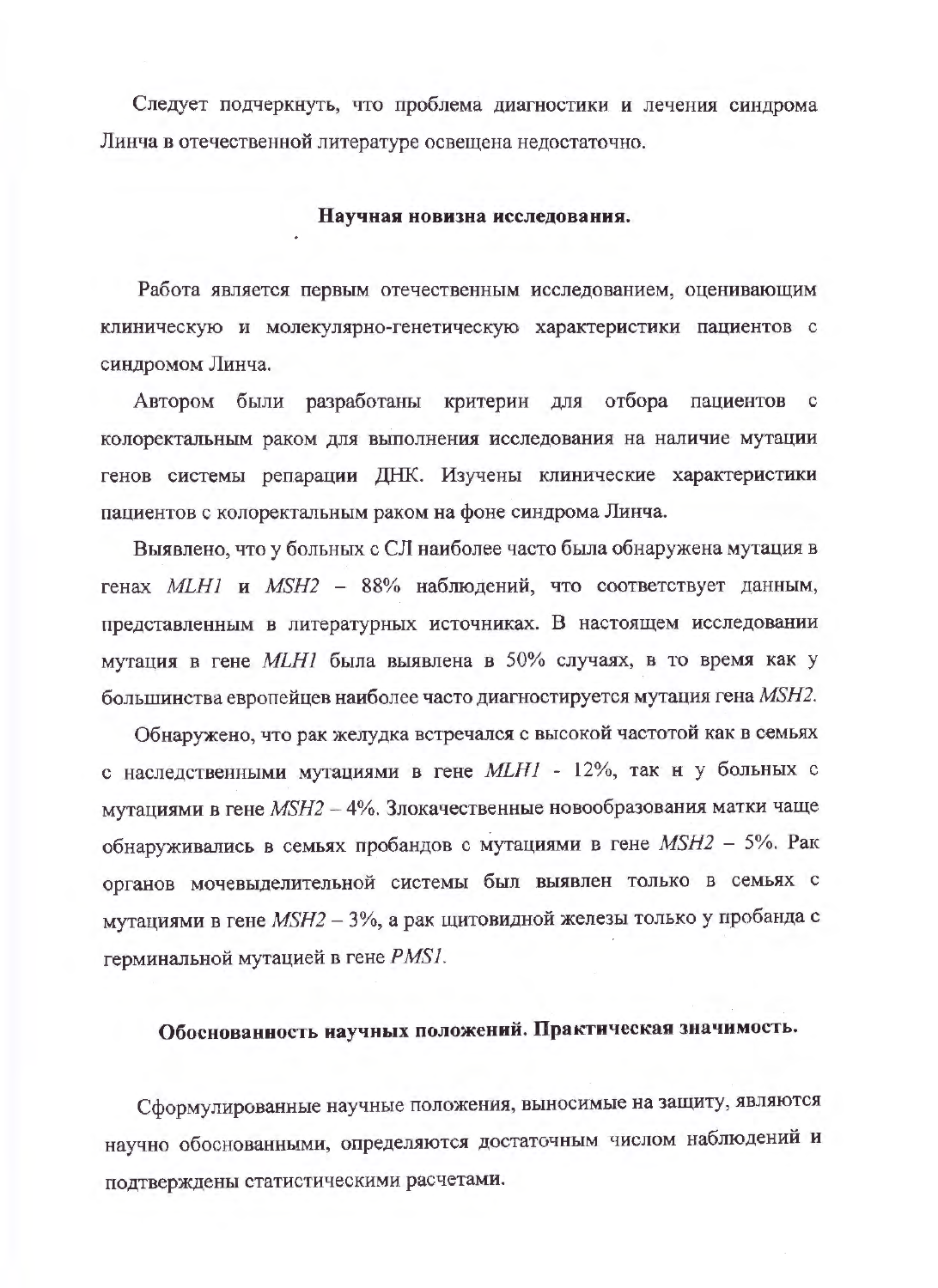Практические рекомендации сформулированы четко и имеют реальное практическое значение.

Продемонстрировано, что амбулаторное обследование пациентов с СЛ и носителей мутаций необходимо начинать с 22-летнего возраста. В этой группе больных, учитывая высокую частоту возникновения КРР, рекомендуется выполнение колоноскопии каждые 6 месяцев. Целесообразно проведение ЭГДС с 27-летнего возраста. Пациенткам при обнаружении синдрома Линча во всех случаях необходимо наблюдение гинеколога-онколога, начиная с возраста 27 лет. Больным с мутацией в гене MSH2 показано наблюдение онколога-уролога с 32-летнего возраста. При мутации в генах PMSI рекомендуется обследование щитовидной железы с 40-летнего возраста. Выполнеиие МРТ головного мозга оправдано у больных с синдромом Линча, в семейном анамнезе которых встречались опухоли данной локализации.

## Достоверность полученных результатов.

числом определяется лостаточным Достоверность результатов клинических наблюдений и использованием современных объективных методов лабораторной диагностики. Они обеспечены надлежащим контролем и обладают высокой степенью достоверности.

Корректно проведена статистическая обработка материала.

# Структура работы. Содержание диссертации. Основные результаты.

Диссертация изложена на 123 страницах машинописного текста и состоит из введения, обзора литературы, общей характеристики клинических наблюдений и методов исследования, заключения, выводов и практических рекомендаций, списка литературы. Работа иллюстрирована 16 рисунками и 5 таблицами. Список литературы содержит 11 отечественных и 99 зарубежных источников.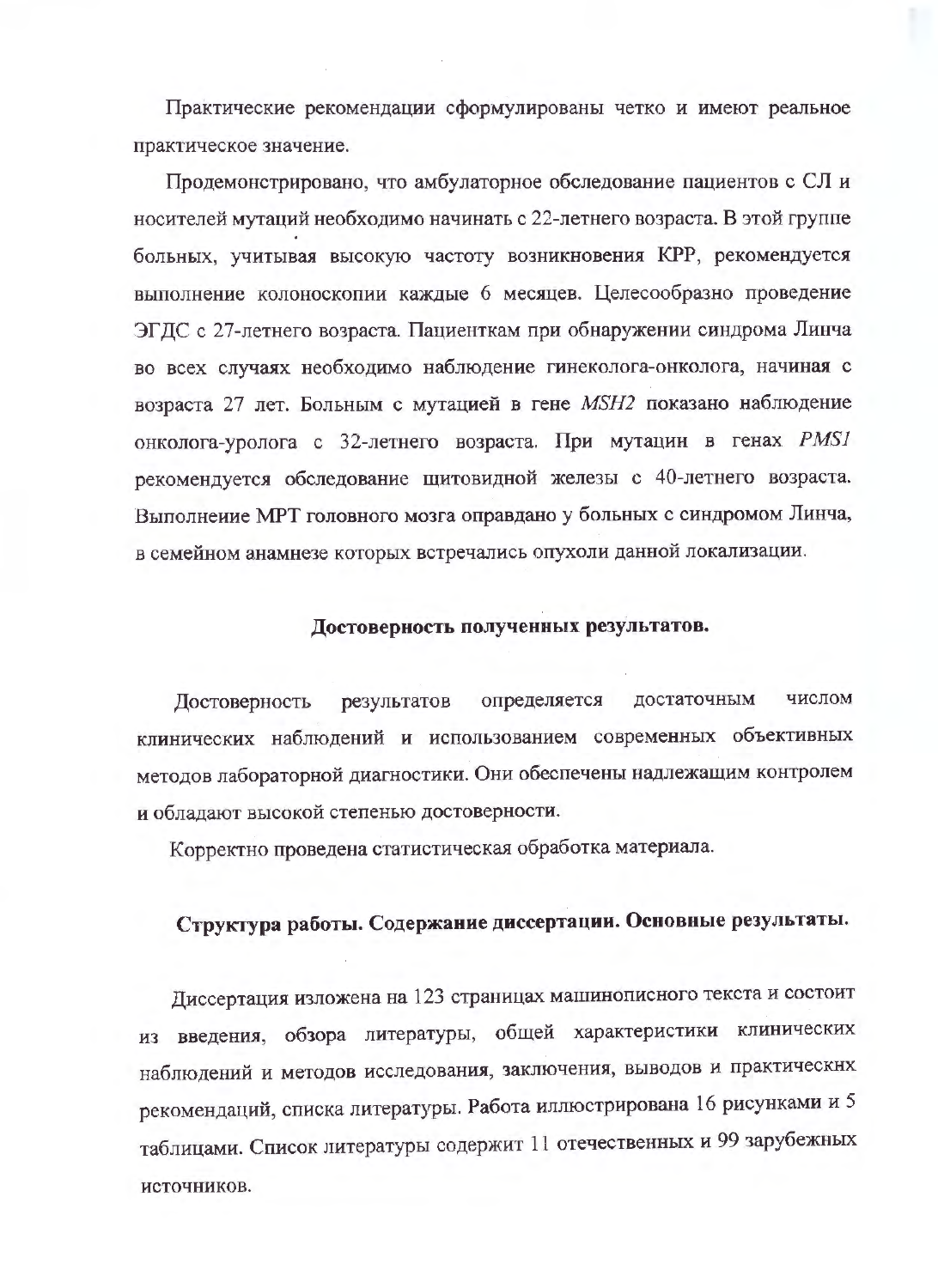Bo обосновывает введении автор актуальность исследования, формулирует цели, задачи, научную новизну и практическую значимость.

Обзор литературы основан на изучении 110 литературных источников, в основном, зарубежных. Подробно описана история изучения заболевания, варианты, генетические и клинические проявления синдрома Линча. Актуальность выбранной темы объясняется малочисленностью исследований, описывающих особенности данной группы пациентов.

исчерпывающая характеристика Bo второй главе представлена клинических наблюдений и методы исследования. В работу были включены данные о результатах обследования, хирургического лечения и последующего наблюдения за 41 пациентом, находившимся на лечении в ФГБУ «ГНЦК им. А.Н. Рыжих» МЗ РФ с сентября 2015 по сентябрь 2017 года.

В третьей главе представлены результаты обсервационного исследования. Было обнаружено, что пациенты с синдромом Линча имеют фенотипические особенности. Наиболее часто у пациентов с СЛ был выявлен рак толстой кишки - 120 (75%) случаев. На втором месте в структуре заболеваемости у пациентов с СЛ, находится рак желудка, который встретился в 13 (8%) наблюдениях. В то же время по данным зарубежной литературы рак желудка занимает лишь 6 место по частоте встречаемости. В 20 (49%) случаях у российских пациентов была выявлена левосторонняя локализация КРР, в то время как в европейской популяции рак данной локализации обнаруживается лишь в 30% наблюдений. У больных с СЛ наиболее часто была обнаружена мутация в генах MLH1 и MSH2 - 88% наблюдений, что соответствует данным, представленным в литературных источниках. Однако в данном исследовании мутация в гене MLH1 была выявлена в 50% случаях, в то время как у большинства европейцев наиболее часто диагностируется мутация гена MSH2.

Рак желудка встречался с высокой частотой как в семьях с наследственными мутациями в гене МLН1 - 12%, так и у больных с мутациями в гене MSH2 - 4%. Злокачественные новообразования матки чаще обиаруживались в семьях пробандов с мутациями в гене MSH2 - 5%. Рак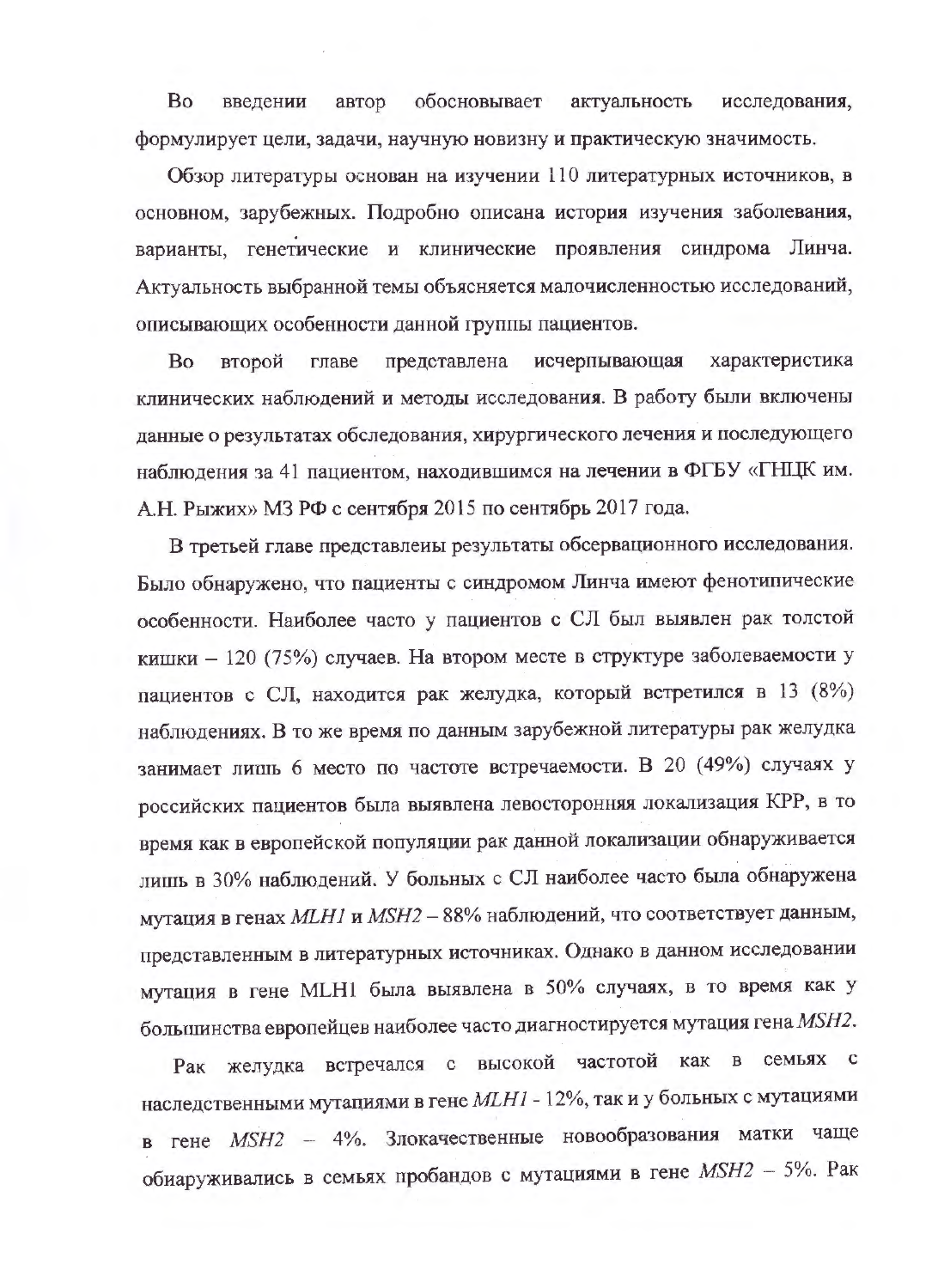органов мочевыделительной системы был выявлен только в семьях с мутациями в гене MSH2 - 3%, а рак щитовидной железы только у пробанда с гермииальной мутацией в гене PMS1.

В четвертой главе представлены результаты хирургического лечения пациентов с синдромом Линча. Было обнаружено, что у больных первичным раком толстой кишки, которым выполнялась сегментариая резекция, метахронная опухоль была диагностирована в 34% иаблюдений в течение 5 лет после хирургического вмешательства (р<0,05). У больных, которым была выполнена колэктомия/колпроктэктомия, за время исследования не было выявлено ни одного случая метахрониого заболевания. По итогам исследования, авторы дают рекомендацию о возможном выполнении сегментарной резекции толстой кишки как альтернативы полного удаления толстой кишки. Вероятно, этот вопрос нуждается в дальнейшем изучении, учитывая высокую частоту метахронных опухолей после сегментарных резекций.

Важным является формирование авторами системы амбулаторного наблюдения за носителями патогенных мутаций, а также прооперированными пациентами. В зависимости от локализации мутаций в генах пациенты направлялись для наблюдения к профильным специалистам онкологам (гинекологи, урологи и др.)

представлено как краткое Обсуждение полученных результатов содержание работы и отражает все этапы исследования.

Завершают диссертацию 4 вывода и практические рекомендации, обоснованно вытекающие из содержания работы и согласующиеся с целью и задачами исследования. Дисеертация хорошо иллюстрирована, приведенные графики и таблицы облегчают восприятие материала.

Принципиальных замечаний по диссертации нет.

Содержание автореферата отражает основиые положения диссертации, а в опубликованных научных работах полностью отражены основные материалы иеследования.